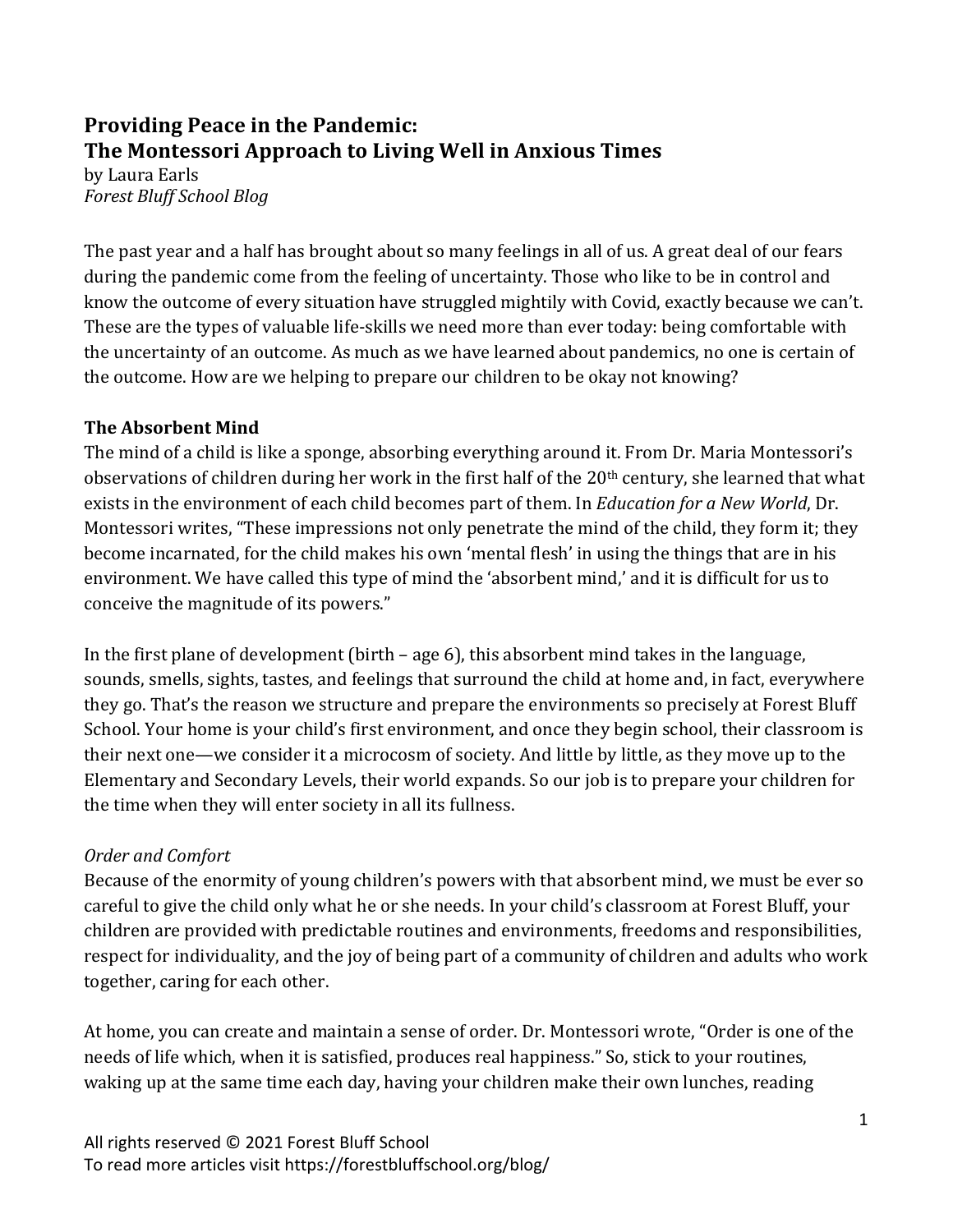before bedtime. The comfort children derive from the stability and consistency in their day helps them feel secure and safe. Your children will know what to expect, and they will know that you are there and that you love them. This will provide them with a sense of joy, as well.

The warmth and affection provided by you to your children positively alter neural circuitry in the brain, which influences their health throughout their lives. This can protect them against the harmful effects of childhood stress. One clear way for our children to feel our affection for them is by reading to them each night before bed. The nurturing that comes from the physical warmth and closeness of cuddling in bed, along with the sharing of a favorite book, will provide strong memories for them later in life, so much so that that feeling of security will be part of their inner being. 

As parents and as educators, we need to be our very best for our children. We must focus on the positive things in our lives. Any stress that we ourselves are experiencing in our daily lives will be observed, absorbed, and acted out by our children. In our Montessori training, there is an entire lecture on preparing ourselves as teachers of these children—In *The Discovery of the Child*, Dr. Montessori writes, "[the teacher] must acquire a moral alertness... that is revealed in her tranquility, patience, charity, and humility. Not words, but virtues, are her main qualifications."

# **The Reasoning Mind of the Older Child**

As our children become older, we can talk to them a little more about our worries and our concerns. In the second plane of development (ages  $6-12$ ), they have a reasoning mind, so they understand the issues facing society. But even our Elementary children—who could understand why we needed to wear masks and socially distance from each other last year—were still anxious about the measures we needed to take in the classrooms. And our oldest students in the Secondary Level discussed and debated the merits of quarantining before their trips dogsledding in Minnesota and canoeing in northern Wisconsin. Children in early adolescence can understand and handle more complex and divisive issues, such as mandating vaccination, but they are not yet fully their own person. Until the age of 24, human beings are still developing, sorting through who they are, what they believe, and how they plan to live their lives.

# **Developing a Practice of Gratitude**

One of the most effective ways to develop optimism is to practice gratitude. When we are thinking about what we are grateful for in our lives, it makes it harder to be pulled into the anxiety vortex. It's important that we do everything we can to stay positive in our own mental attitude. Try to remind yourself of the beauty all around us.

Gratitude is the antidote to taking things for granted. Oftentimes, we forget too easily the gifts that we have been given. We forget that life is impermanent. If it doesn't come naturally, we must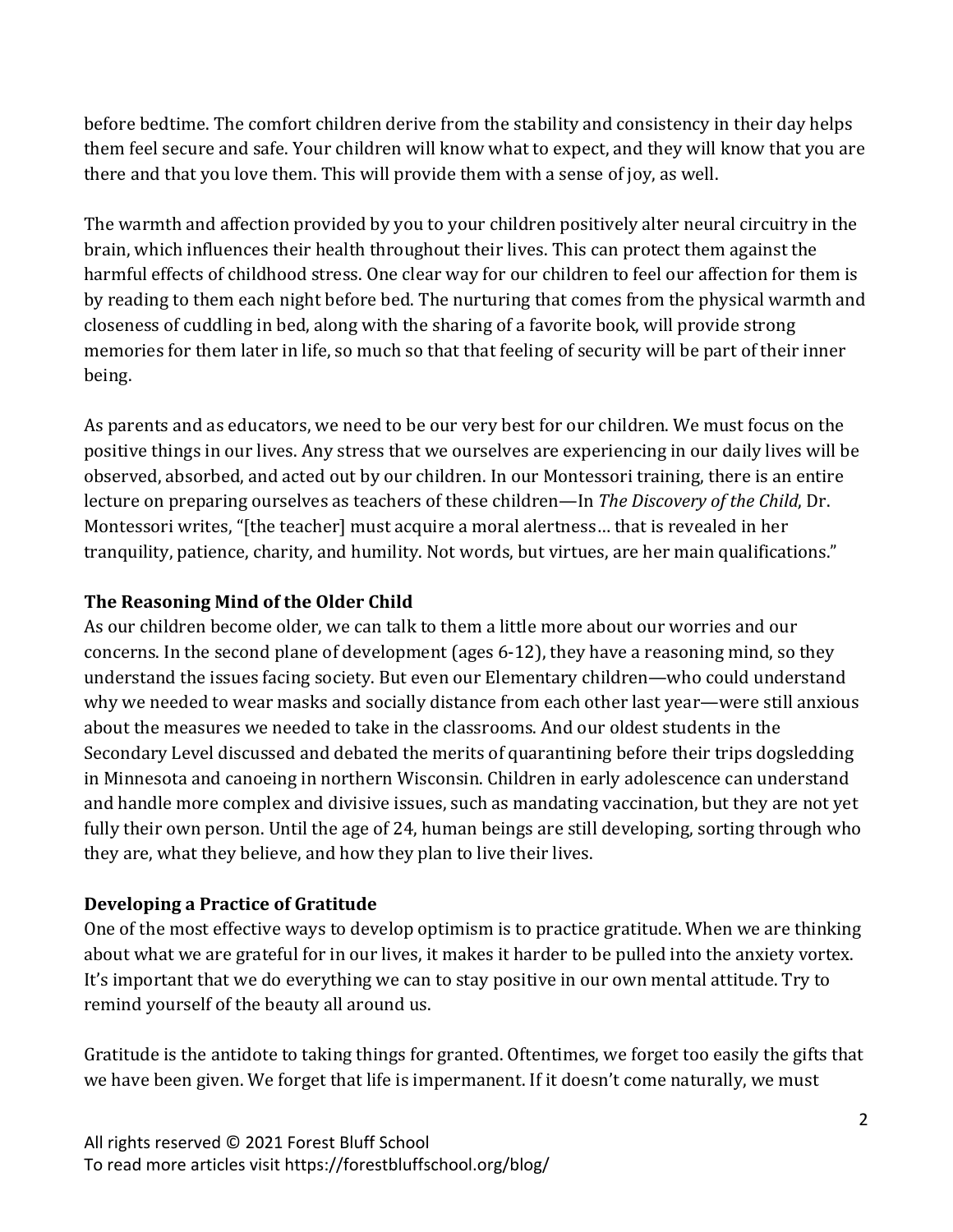remind ourselves to be grateful for all we have. Once we received the stay-at-home order last year, we very swiftly went into our own lockdowns. It wasn't until then that we realized how much we missed seeing others face-to-face, feeling their touch, giving hugs to our friends or our grandparents. It wasn't until we lost those pleasures, that we realized what we had pre-pandemic. We were able to enjoy much of that again this summer, but let us not forget how meaningful and vital those small things are once we come out of this challenging time. Let's share with our children the gifts of affection and love that they need and desire. Don't allow fear to rule your thoughts and actions.

## **Nature As an Antidote**

Richard Louv's book, *Last Child in the Woods*, talks about what he calls a nature-deficit disorder, outlining the problems that come from us not spending enough time outdoors. He writes that direct exposure to nature is essential to healthy physical and emotional development, both for children and adults. Lake Bluff and Lake Forest provide so many opportunities to walk and bike around town, or hike through a nature preserve, or play at the beach. Continue to make these outings a priority. Nature is healing. Not only does it bring us a sense of peace and calm, but it reminds us of the great big world in which we live and our part in it. The beauty of nature reminds us that there is a spirituality that we and our children are longing for. We need to be reminded that we are only a small part of the mighty universe.

Just go outside and be present. Have fun! We are all happier when we've been outside. Take a positive approach to everything you do with your children. There are lots of good ideas in the book *Let's Go Outside!* by Jennifer Ward. Here are some I have gathered over the years:

- Hunt through the ravine to find different types of leaves, then take them home and make a collage out of them, or for the older children, have them look them up, label them, and categorize them according to their shape.
- Lie on your backs and watch the clouds float by, guessing what each one's shape looks like.
- Build a terrarium together, collecting plants, gravel, soil, and moss in a glass container
- Plant spring bulbs in the fall and watch for them the following year. Children can draw what they think they will look like when they bloom, and then compare the live specimens.
- Have your older children use your phone to take photos of frozen berries and branches, coated in ice. Then they can make a collage or print them out and frame them.

Your children want to do what you're doing. It may be messier and take more time, but it will be worth it for both you and them. They just want time with you, so be fully present with them.

## **Intentional Conversations**

It's so important that we don't project our fears and anxieties onto our children. You may be sad about wearing a mask again this year, but your children are very adaptable and don't mind it as much as you may think. I have observed in the classrooms daily since school began, and what I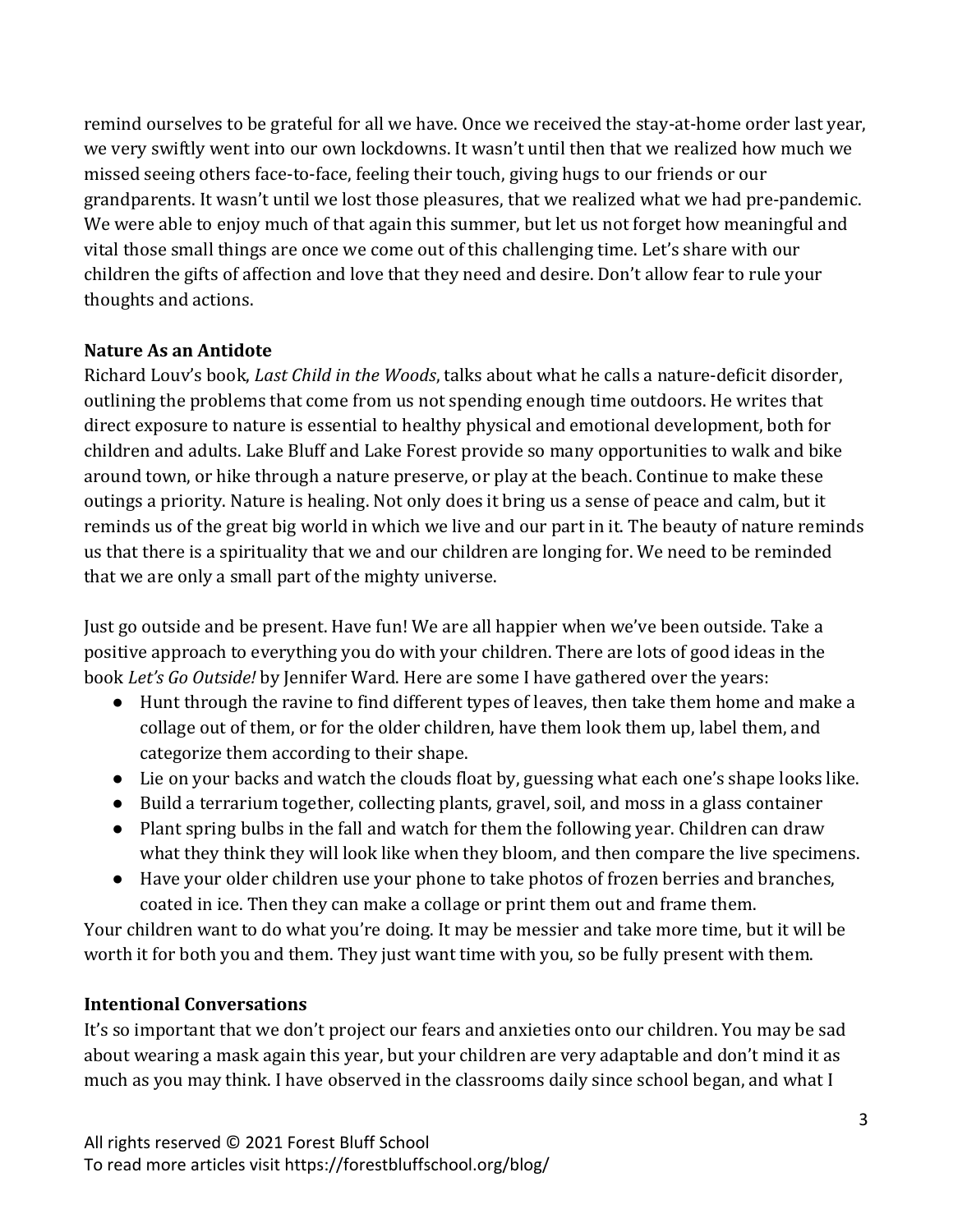have seen is wondrous. The children are engaged, focused, concentrating. They aren't talking about or complaining about wearing a mask. We project our fears and anxieties onto our children without even realizing we're doing it. Already on the first day of school, they were joyful to be here again. Without even being aware, they had been craving the beauty of these Montessori materials and the feeling of satisfaction that comes from working with them.

In addition, try not to talk about your own worries in front of your children. Dan Baker, a psychologist and author, says, "We do not describe the world we see, we see the world we describe." So we need to be careful how we describe the world to our children, so that rather than developing a sense of doom and helplessness, they have optimism about the future in which they will take part.

If they ask, explain to your three-year-old why we wear a mask at school, calmly saying, "We're helping others by wearing a mask, so that we all try to keep each other healthy." Instead of allowing them to hear about the Delta variant because the news is on and unfiltered, focus on the good things in your lives and take on an attitude of "We'll get through this together!" With courage, you and your children feel empowered to take on each new day, each new challenge. They are not overwhelmed by the statistics and data, and we need not be either. Let them know that humans are amazingly adaptable, and that with their gifts of intellect and will, spirit and curiosity, we have as a species accomplished incredible things. Reassure your older children that this is not the first time the world has experienced a pandemic. If we model courage and optimism ourselves, our children will pick that up and understand that they, too, have the abilities and gifts to overcome any challenge that comes their way. In doing this, not only will you aid in their healthy emotional development, but you will be happier yourself.

When issues of political or social unrest come up in your family and you have children who are older, listen, acknowledge their feelings, and then talk about those in history who have stood out for their leadership and courage. When you express gratitude for others' accomplishments and kindness, your children are then better able to approach, with respect and understanding, the differences they encounter in others and in the world. Don't instill divisiveness in their language by only talking about issues around which people don't agree. Instead, talk about ways to peacefully accept and respect those with different views and opinions than their own. These interactions happen daily in the classroom and outside of it, and the children are shown ways and given language to express their feelings with kindness.

## **Mindful Meditation**

Another way to provide peace in your homes is to do some form of mindfulness meditation, a practice of self-awareness in body and mind. Our lives today leave almost no "down time"—no time for stillness, boredom, or relaxation. That's why at Forest Bluff, we always recommend that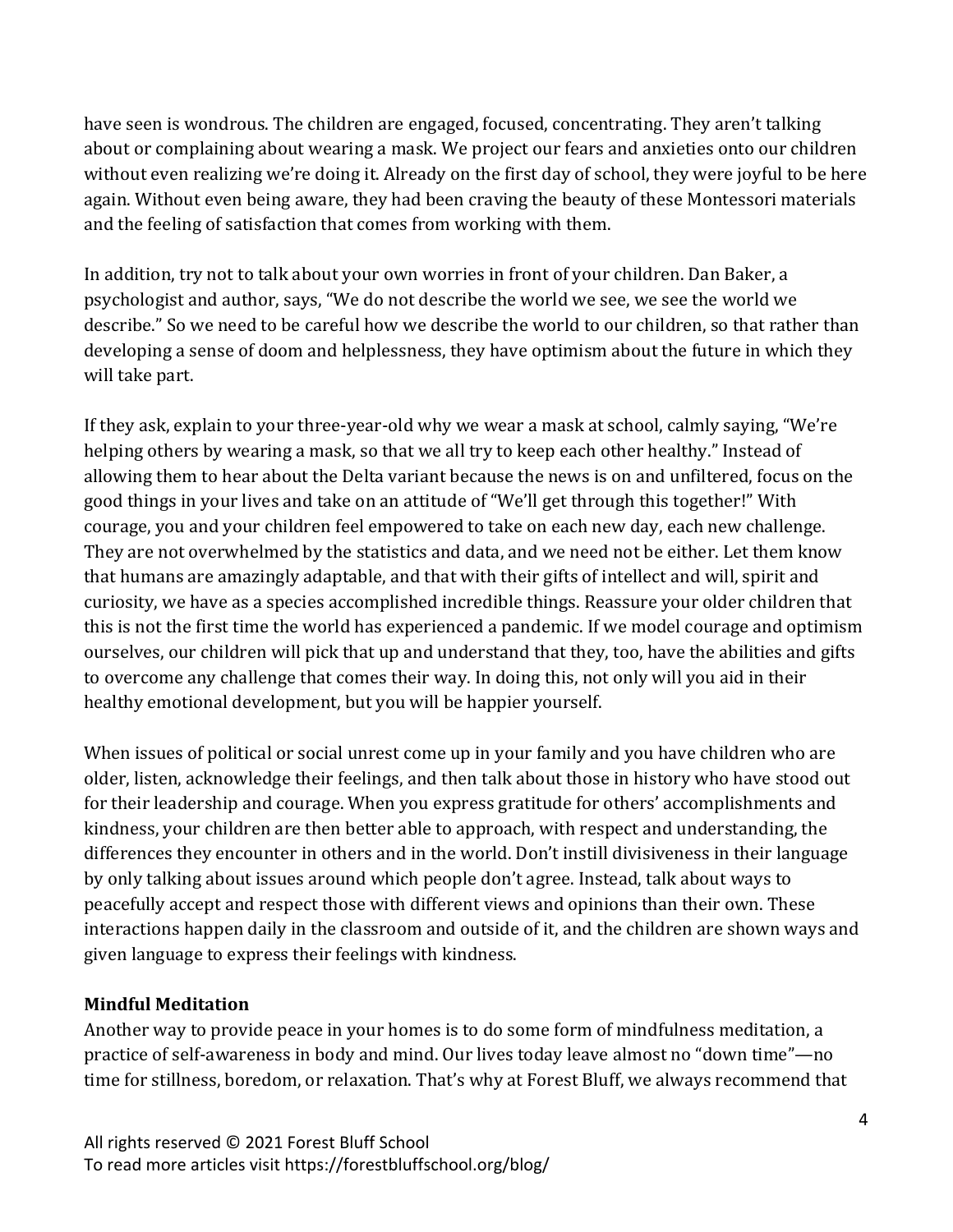you not overschedule your children's afternoons and weekends. We all need this time, and after a full day in a Montessori classroom, children have lots to process and work through—all the activities they did, all the social interactions they had. They need time every day to relax their bodies and calm their nervous systems. Meditation can help with this. This helps relax their bodies and settle their minds, providing emotional balance and resilience in dealing with difficult situations. Dianne Maroney, founder of the Imagine Project, writes that, "Mindfulness creates resilience because it promotes an understanding of one's emotions, the ability to control emotions, and a deeper sense of knowing what we are fully capable of."

#### **Service For Perspective**

Serving those in need allows us to open our perspective on the world. This begins in the classroom, where each child cares for the environment—watering the plants, washing the dishes, dusting the shelves. They learn that their contribution to the class is important, so do the same at home. Help them to realize that their contributions to your family and home are also vital—that your children are a needed and wanted part of your family. Then, as they get older, this will translate to their realization that this care extends to those outside their own community. In the Secondary Level, the children continue this service to others by working to build canoe racks, an amphitheater, and an archery shed at a camp, to be used by others they will not meet. Here are a few ideas of ways your children can serve the larger society in which they live, while having to stay within the safety of their own homes during the pandemic:

As a family, packing "blessing bags" with supplies those experiencing homelessness need when living on the streets, is a wonderful way to give to others who are less fortunate. Our family made some last year, filling a gallon-size Ziploc bag with things like granola bars, hand warmers, bottles of water, needed hygiene items, and a list of shelters and local organizations that could help them. We kept the bags in our car, and when we traveled into the city and stopped at a traffic light, guess how thrilled the person was to get one of these? One man said, "Oh, I love these!"

Anytime we can get outside ourselves—our own concerns and agendas—we gain a different perspective. We forget about our problems and are able to see that, often, they pale in comparison to others'. Children need to see these things as they get older, and at the elementary and secondary levels, they are well able to use their sense of compassion to help others outside their immediate environments. Often, nonprofit organizations don't accept volunteers under the age of sixteen, so be creative! Make bookmarks for the elderly and drop them off at a retirement community. Shop for your local food pantry with your children, dropping the needed items off at the store or church collection points. Make homemade valentines to share with elderly neighbors.